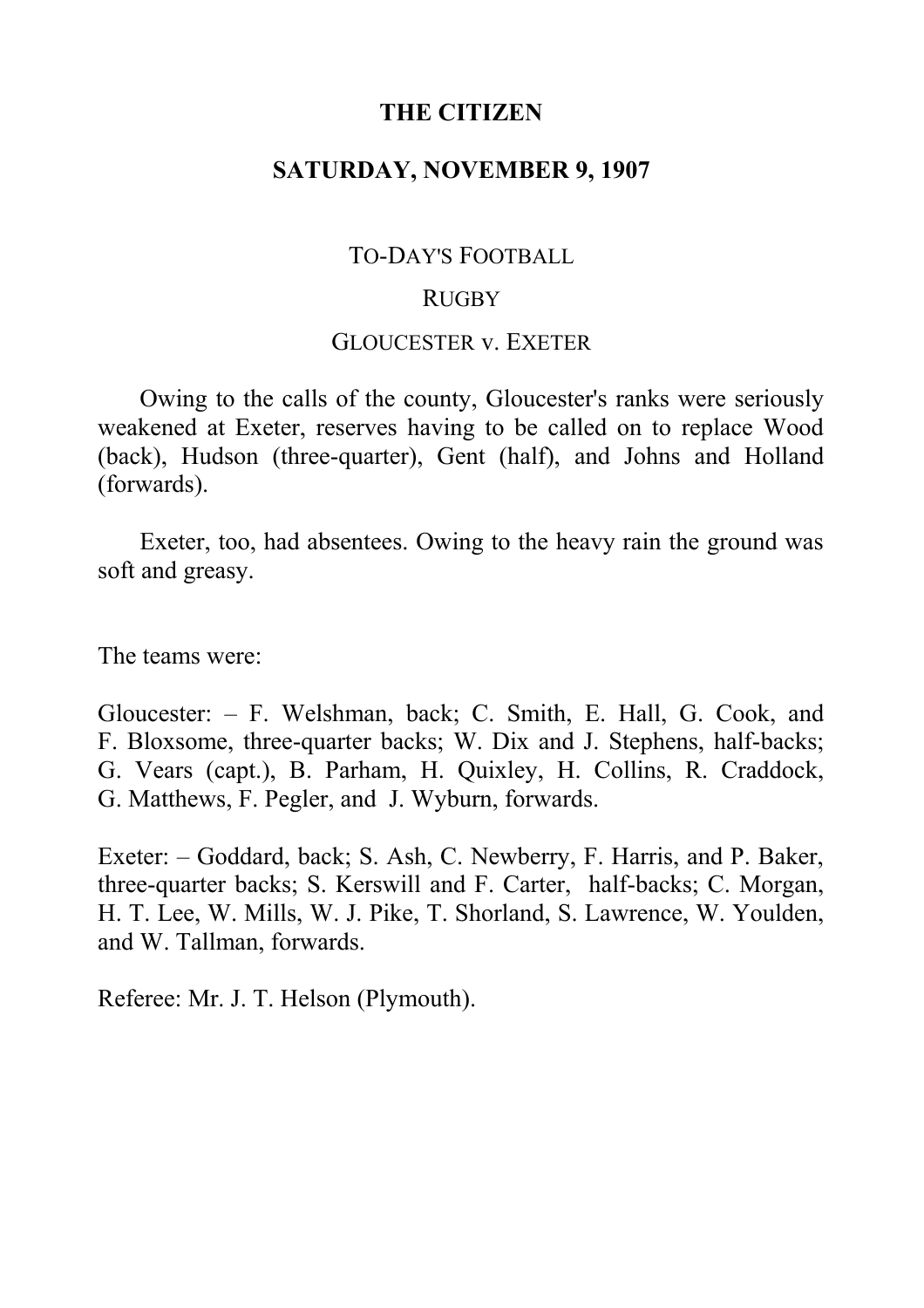### THE GAME

The weather was beautiful and the ground greasy. Mr. Duke, K.C., started for Gloucester, and Exeter at once assumed the aggressive, but the Gloucester forwards, by a capital round of passing, penetrated the home territory. The stay was but momentary, a cross kick by Smith going wrong, but the visitors renewed the attack from a smart pass by Bloxsome. The Gloucester forwards were, however, penalised for off-side, and following the free Newberry went off in capital style, taking play to the visitors' quarters.

Gloucester again assumed the offensive, but Kerswill stopped a dangerous movement with a well-judged kick to touch. Some smart form was being displayed by the visiting forwards, whilst good combination was shown in the back division. Stephens broke away in capital style, but his pass was faulty. Gloucester, however, developed an attack on the right wing. Baker fumbled on the home 25 and passed right back to Goddard, who kicked into the arms of Smith, who ran in with the softest of tries, the conversion kick succeeding.

Gloucester again pressed immediately, and Hall was about to score under the posts but lost the oval. From the ensuing scrum Dix scored, the goal kick being again successful. Exeter then showed some aggression, but Gloucester had little difficulty in forcing Exeter close home by smart work among the visiting backs, but a forward pass spoilt a certain try.

The game was transferred to the Gloucester 25 by a forward rush, but the homesters were speedily repulsed to neutral territory. Carter, by a smart opening, gave the home backs a chance, but though they passed well they were intercepted, and Welshman sent them back. The crowd protested against the actions of the Gloucester touch-judge. Gloucester kept the upper hand 'till the interval.

HALF-TIME SCORE:

Gloucester............2 goals Exeter........................Nil